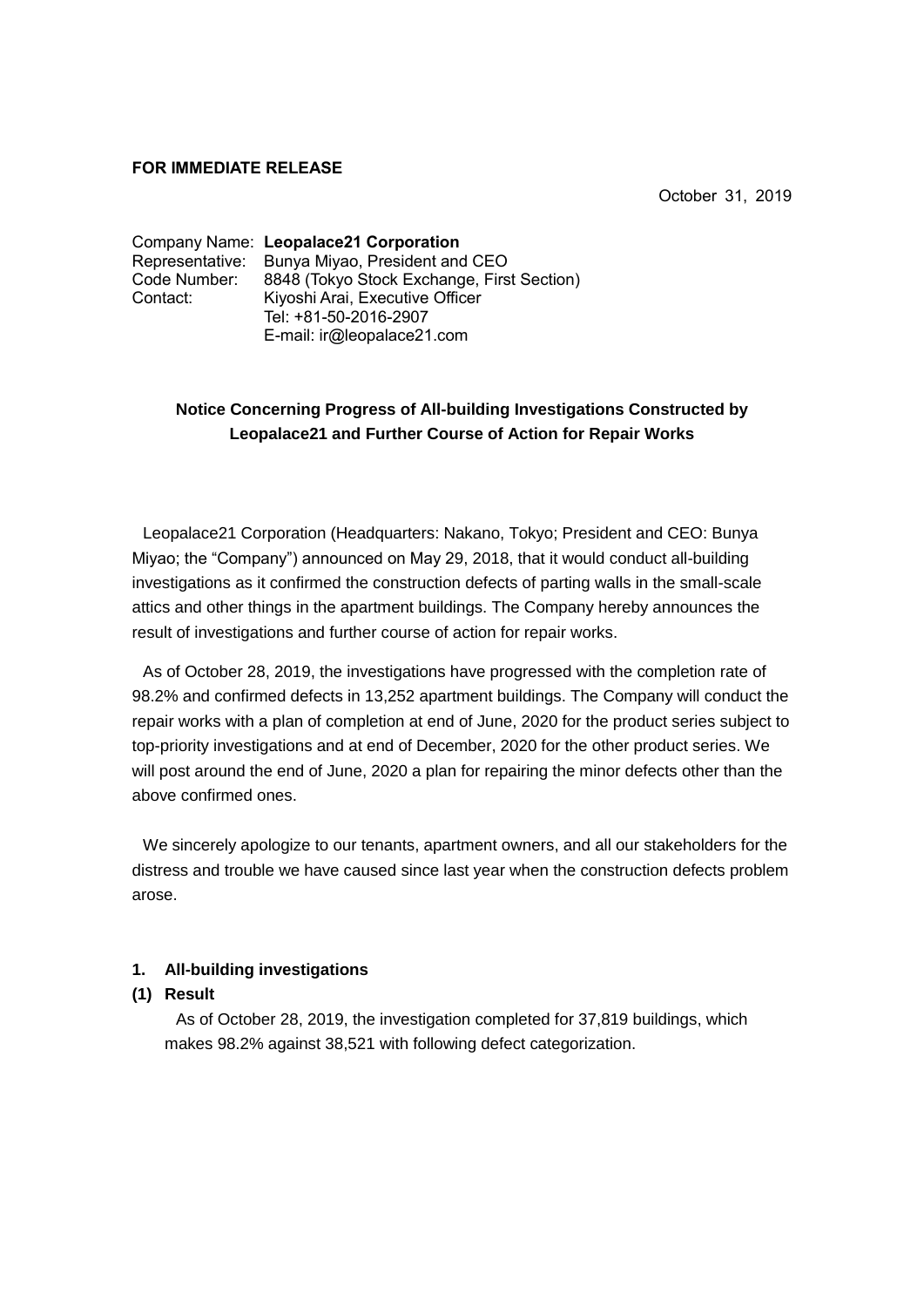|     |                                                                | <b>DParting wall</b><br>defects in<br>attics, etc. | <b>Discrepancies</b><br>(2)<br>of insulation<br>materials, etc. | ③<br>Noncompliant<br>parting walls<br>in fire-proof<br>structure | Total (excl.<br>overlap) |
|-----|----------------------------------------------------------------|----------------------------------------------------|-----------------------------------------------------------------|------------------------------------------------------------------|--------------------------|
| (a) | $No$ of buildings<br>constructed by the<br>Company             | 39,085                                             | 1,319                                                           | 2,295                                                            | 39,085                   |
| (b) | $No$ of buildings<br>already dismantled<br>or to be dismantled | 564                                                | 27                                                              | 39                                                               | 564                      |
|     | (c) : (a)–(b)<br>$No$ of buildings to<br>investigate           | 38,521                                             | 1,292                                                           | 2,256                                                            | 38,521                   |
| (d) | $No$ of buildings<br>investigation<br>completed                | 37,819                                             | 1,264                                                           | 1,779                                                            | 37,819                   |
| (e) | $No$ of buildings with<br>confirmed defects                    | 12,872                                             | 1,193                                                           | 243                                                              | 13,252                   |

(Notes)

- (e) As a result of investigations, 16,126 buildings are recognized with minor defects which are not included in the above 13,252.
- ① Parting walls defects in small-scale attics and other things which were announced in the news release of April 27, 2018, and May 29, 2018
- ② Discrepancies of insulation materials in parting walls, exterior wall structures not meeting qualifications certified by the Minister of Land, Infrastructure, Transport and Tourism (hereinafter the Minister), and construction defects in ceilings, which were announced in the news release of February 7, 2019
- ③ Noncompliant parting walls in fire-proof structure with the specifications certified by the Minister which was announced in the news release of May 29, 2019

## **(2) Current status of uninvestigated buildings and further handling**

The buildings which are yet to be investigated include the cases where the conditions of investigation remain pending between the Company and the apartment owners, and where negotiations are ongoing with the tenants for investigation dates due to unavailability of temporary relocation rooms in the same buildings. The Company continues its efforts of thorough investigations by negotiating with the relevant people concerned. The Company has been reporting the result of investigations to the relevant designated administrative agencies as needed.

### **2. Further course of action for repair works**

Based on the result of investigations, we put priority on the repair works to the